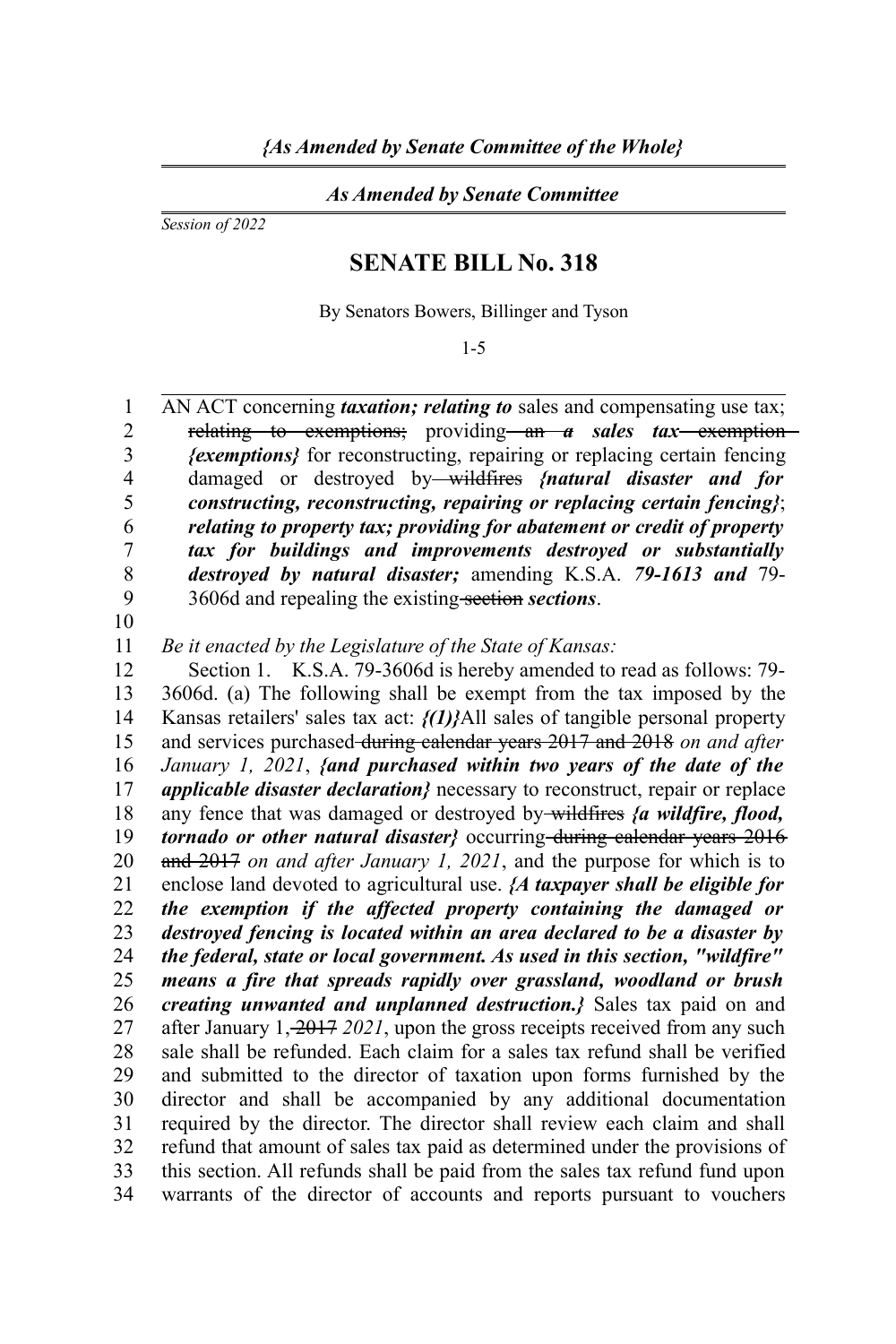approved by the director or the director's designee. Any person reconstructing, repairing or replacing such property, or any person who shall contract for the reconstruction, repair or replacement of any such property shall obtain from the state an exemption certificate for the project involved. The certificate shall be furnished to the person or contractor to purchase materials and lease machinery and equipment for such project. The person or contractor shall furnish the number of such certificate to all suppliers from whom such purchases are made, and such suppliers shall execute invoices covering the same bearing the number of such certificate. Upon completion of the project the contractor shall furnish to the person that obtained the exemption certificate, a sworn statement, on a form to be provided by the director of taxation, that all purchases so made were entitled to exemption under this subsection *{paragraph; and* 1 2 3 4 5 6 7 8 9 10 11 12 13

*(2) on and after July 1, 2022, all sales of tangible personal property and services necessary to construct, reconstruct, repair or replace any fence that the purpose for which is to enclose land devoted to agricultural use}*. 14 15 16 17

(b) The provisions of this section shall be deemed to be *a part of and* supplemental to the Kansas retailers' sales tax act. 18 19

*Sec. 2. K.S.A. 79-1613 is hereby amended to read as follows: 79- 1613. (a) As used in this section:*  20 21

*(1) "Destroyed or substantially destroyed" means damage of any origin sustained by a homestead or building or improvement as the direct result of: (A) An earthquake, flood, tornado, fire or storm; or (B) an event or occurrence* which *that the governor of the state of Kansas has declared a disaster, whereby the cost of restoring the structure {damaged as a result of subparagraph (A) or (B)} to its before-damaged condition would equal or exceed 50% of the market value of the structure before the damage occurred.* 22 23 24 25 26 27 28 29

*(2) "Homestead" means the dwelling, or any part thereof, whether owned or rented,* which *that is occupied as a residence by the household and so much of the land surrounding it, as defined as a home site for ad valorem tax purposes, and may consist of a part of a multi-dwelling or multi-purpose building and a part of the land upon which it is built or a manufactured home or mobile home and the land upon which it is situated. "Owned" includes a vendee in possession under a land contract, a life tenant, a beneficiary under a trust and one or more joint tenants or tenants in common.* 30 31 32 33 34 35 36 37 38

(3) "Public or private buyout" means any buyout from a local, state or federal governmental entity or any non-governmental entity, including, but not limited to, an individual, foundation, trust, association, corporation, limited liability company or partnership. 39 40 41 42

*(b) The owner of any building or improvement listed and assessed* 43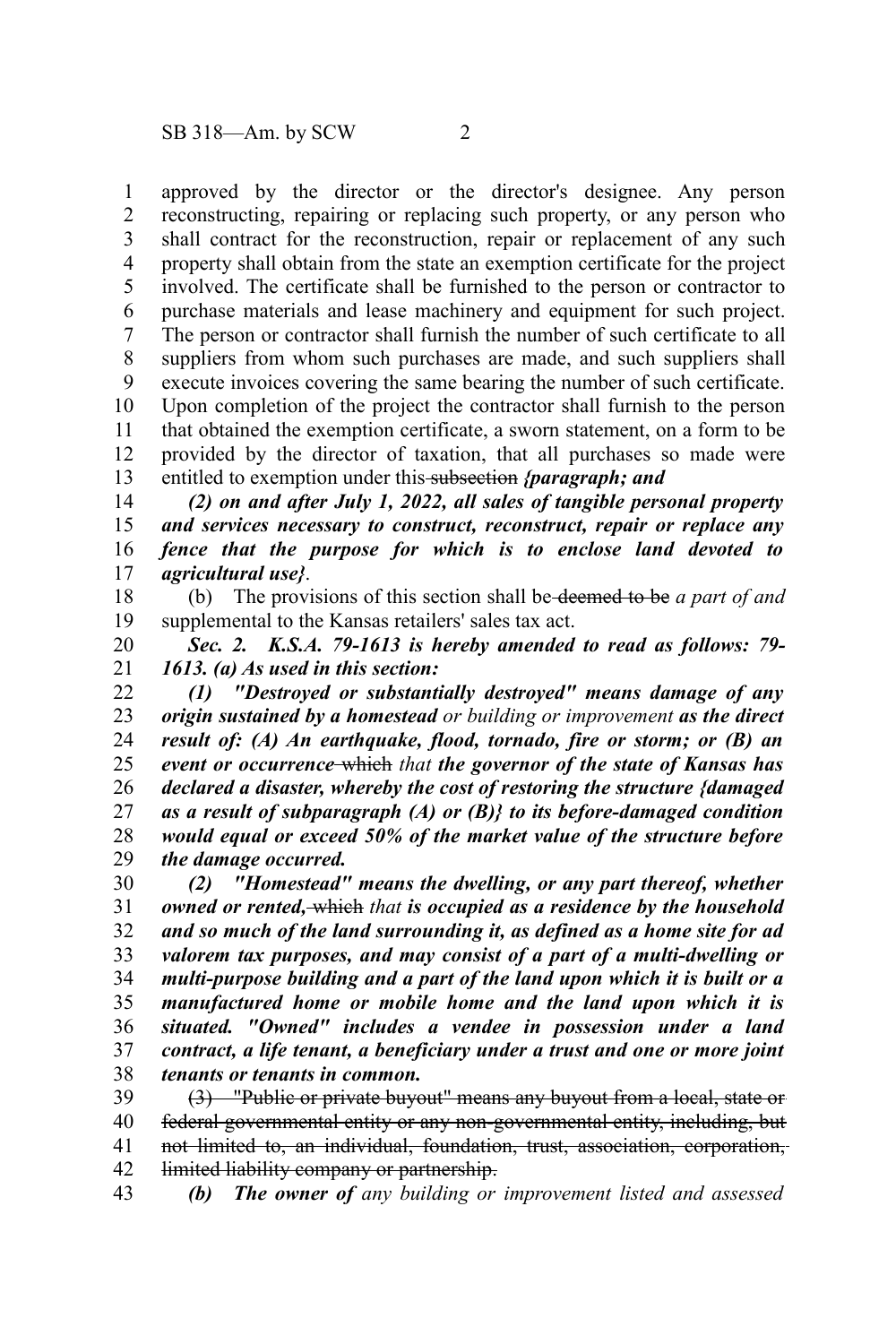*for property taxation purposes as real property or any homestead listed* 1

*and assessed for property taxation purposes* which *that was destroyed or substantially destroyed* due to an earthquake, flood, tornado, fire, storm, or other event or occurrence which *that* the governor of the state of Kansas has declared a disaster *may make application to the board of county commissioners of the county in which such property is located for the abatement of property taxes levied upon such homestead or building or improvement or for a credit against property taxes payable by such owner, as permitted by this section.* 2 3 4 5 6 7 8 9

*(1) If such homestead or building or improvement has been so destroyed or substantially destroyed after January 1 of a particular year but prior to August 15 of such year, the owner of such homestead or building or improvement may make application to such board of county commissioners for the abatement of property taxes levied upon such homestead or building or improvement, or if such property taxes have been paid or partially paid, may make application for the granting of a credit against property taxes payable by such owner during any or all of the next succeeding three taxable years.* 10 11 12 13 14 15 16 17 18

*(2) If such homestead or building or improvement has been so destroyed or substantially destroyed on or after August 15 of a particular year but prior to January 1 of the next succeeding year, the owner of such homestead or building or improvement may make application to such board of county commissioners for the granting of a credit against property taxes payable by such owner during any or all of the next succeeding three taxable years.* 19 20 21 22 23 24 25

*(c) An application for relief as permitted by subsection (b) may be made for abatement of property taxes assessed but not yet paid, or for a grant of a credit for assessed property taxes paid or for both, as the case may be, and may be made on or before December 20 of the year next succeeding the year for which such taxes have been assessed.* 26 27 28 29 30

*(d) Upon receipt of any such application, subject to budgetary restraints of the county or taxing subdivision* arising from the event or occurrence declared a disaster by the governor*, the board of county commissioners shall inquire into and make findings regarding, among other things, whether the property is a homestead, as defined in subsection (a), whether the property is a building or improvement, whether the homestead or the building or improvement was destroyed or substantially destroyed, as defined in subsection (a) and the assessed valuation thereof. If it is determined that an owner of such homestead or building or improvement is entitled to an abatement of all or any portion of the property taxes levied against such homestead or building or improvement or is entitled to a credit against property taxes payable by such owner in any or all of the next succeeding three years, the board* 31 32 33 34 35 36 37 38 39 40 41 42 43